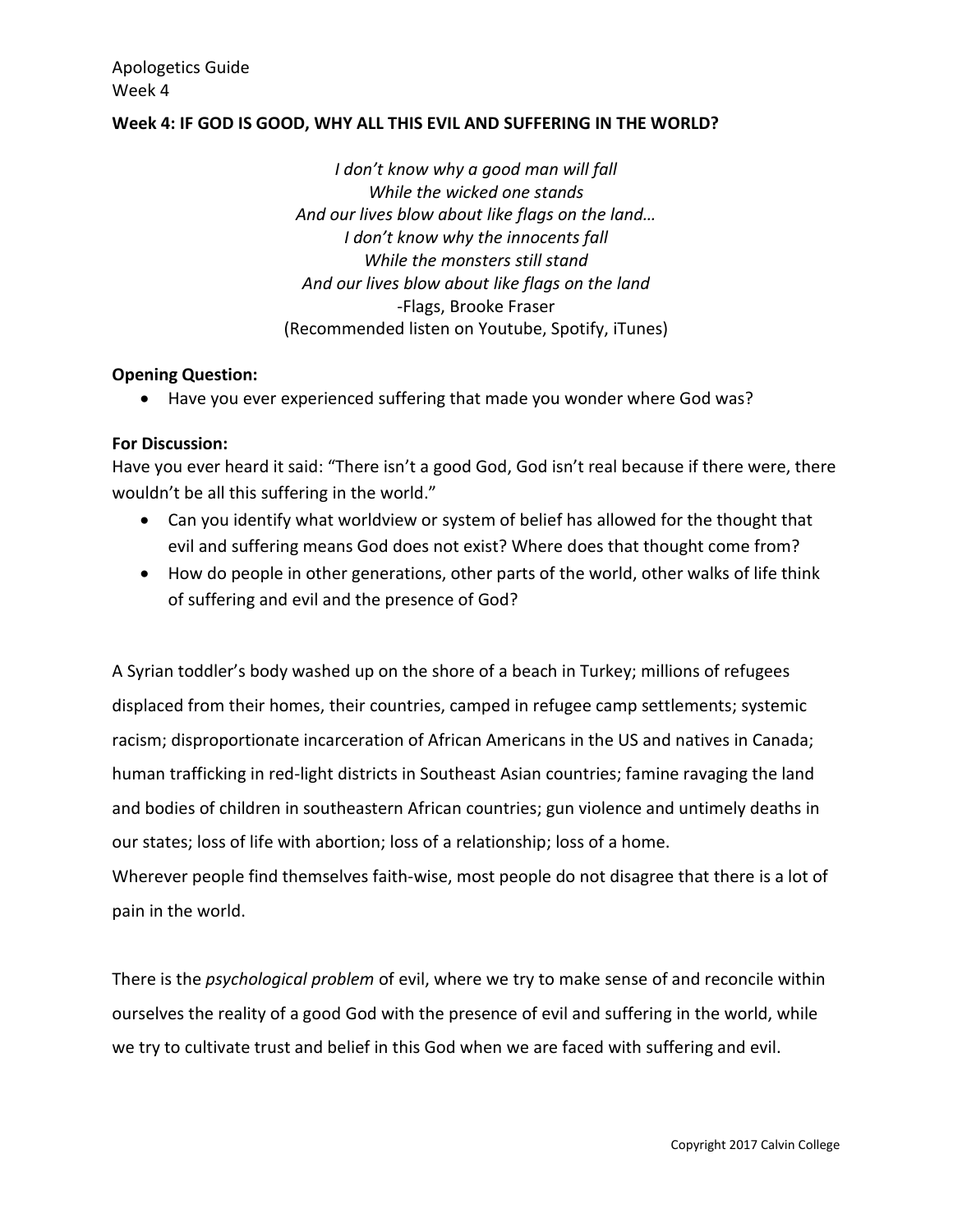There is the *practical problem* of evil—of living out our faith and trust in God when we encounter suffering or evil. $1$ 

Tragedy, suffering, or evil experienced in our own lives can cause us to question God's positioning, role, and power in the midst of our suffering. Someone you love has died, perhaps died in an untimely manner—a parent, a sibling, a friend, a young child—and you wonder why a good God would allow such a thing to happen. This is you wrestling with the *psychological*  problem of evil by way of experiencing the *practical* problem of evil.

There is a common argument used against the existence of God based on evil's existence that goes like this:

- 1. If God exists, then God is perfect
- 2. If God is perfect, then God is all-powerful (omnipotent), all-knowing (omniscient), and all good (omnibenevolent).
- 3. If God is all 3, then there is no evil.  $2^2$

The following logic that leads to the conclusion that God does not exist follows this argument:

- 1. If God exists, then there is no evil.
- 2. But there is evil.
- 3. Therefore, God does not exist. $3$

The assumptions underlying these arguments are: if God is able to stop suffering but does not, then God is not all-good. Either God is all-powerful and able to stop suffering and doesn't, therefore God is not all-good; OR God is not able to stop the suffering though God wants to, therefore God is not all-powerful. You see the conundrum?

<sup>&</sup>lt;sup>1</sup> James E. Taylor, *Introducing Apologetics: Cultivating Christian Commitment, 142-3.* 

 $2$  Taylor 144.

 $3$  Ibid.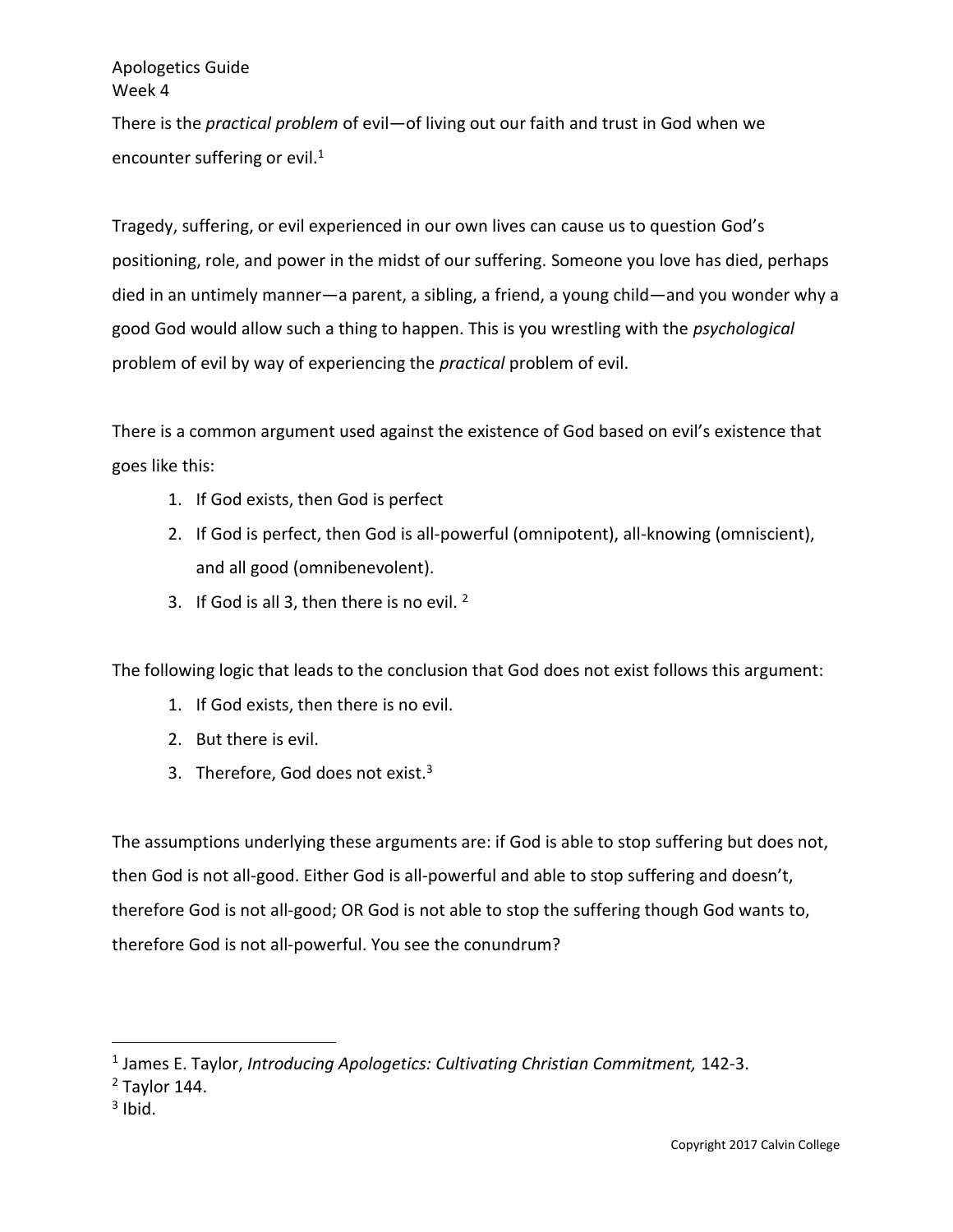One way to address the question of "If God can stop suffering, why doesn't God? And how can God be good then if God doesn't?" is by way of the analogy of parents. Imagine a parent with a young child learning how to ride a bike. That parent, knowing their child will likely fall and hurt themselves in the process of learning how to ride a bike, goes ahead and watches from the curb as their child tries again and again to keep upright. Their child will fall, scrape knees and palms, maybe cry from the pain of the bruises and the disappointment. But that parent, a good and loving parent, can allow their child to ride, fall, get up again and again because they know the delight their child will feel when she finally stays upright.

The *greater good* of the delight and pleasure and freedom their child will feel when she learns how to stay upright on the bike will come through the pain of cut knees and disappointed hopes while she's learning.

Now, that is an *incredibly simple* analogy to understand what is possibly going on at the cosmic level. Scraped knees cannot be equated with the death of a loved one, or the suffering people experience individually or as communities, but we can think that *perhaps* there is something else going on that we may not or are not able to be aware of, that there might be something that is good that can come from suffering or evil. This is not to say that the ends justify the means—that the end of a potential good justifies great suffering or evil now. What it does say is that there is a possible greater good that can come from utterly terrible events and situations. Note though: argument of a greater good being accomplished by present suffering *is not something you say to someone in the midst of their suffering.* 

When you have experienced the death of a loved one, especially a death come too soon, or the loss of a dream or hope or place, the hole that's opened up in your life cannot be filled by rehearsing arguments for a greater good. What knowing this *can* do is bring reassurance when you are farther down the path of grieving. When you are able to reflect on your loved one's life

Copyright 2017 Calvin College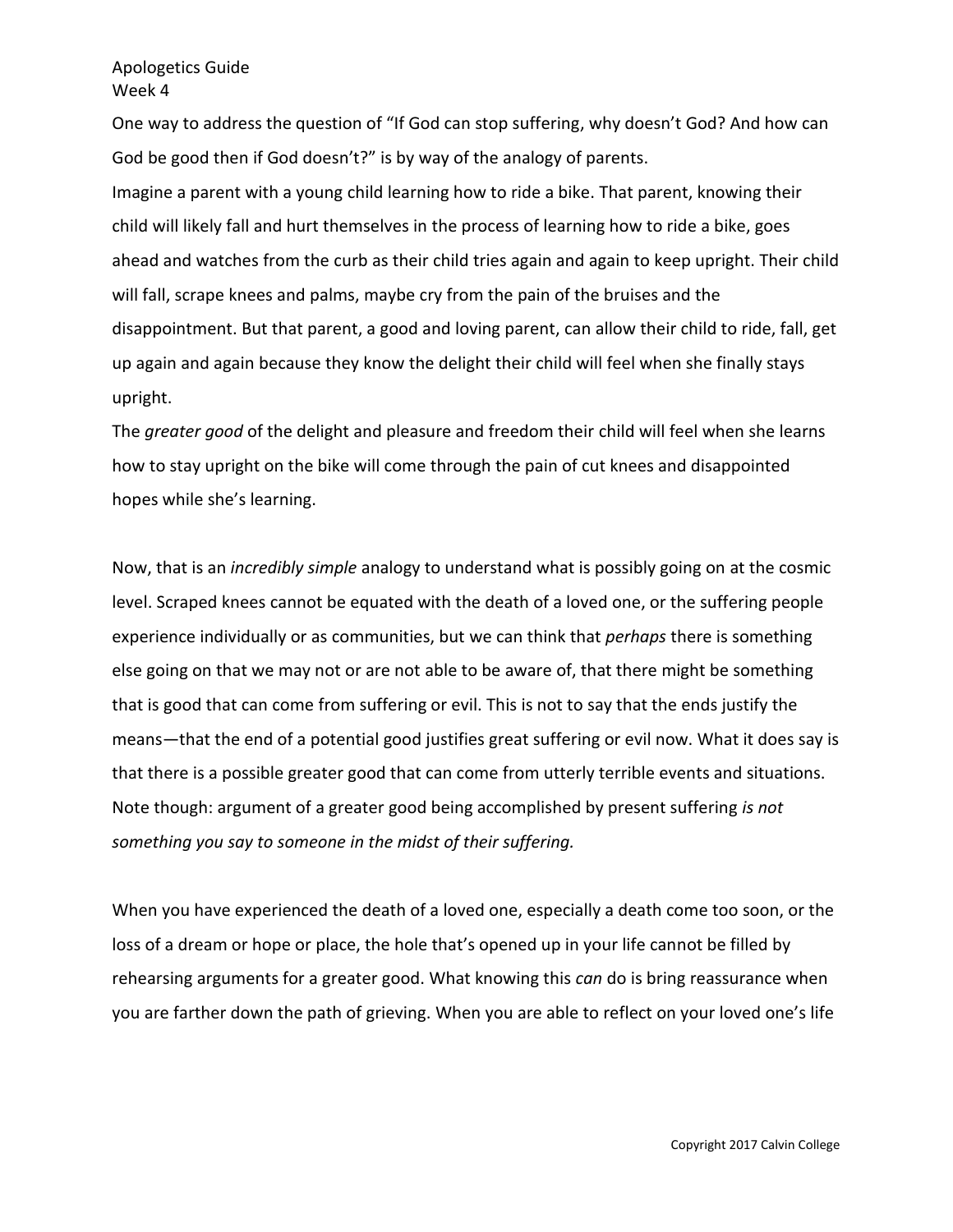or on your own journey down the line, then you can think on how God is able to use even the deepest wounds, even the most awful situations for good.<sup>4</sup>

For Christians, we worship a Savior who knew suffering intimately and personally. He knew death of a loved one<sup>5</sup> and abuse of his body and ultimately a gruesome death.<sup>6</sup> Jesus, whom the gospels tell us knew the Father had a plan with his death,<sup>7</sup> was still overcome with agony when he understood the suffering he would undergo.<sup>8</sup> After Jesus was killed, his disciples hid away in rooms and locked the doors behind them because they were afraid of the people who had put Jesus to death, $9$  and were probably wondering "what now?" in the midst of their immense grief. The way that Jesus died—by crucifixion—was brutal, cruel, ghastly. In itself, it was not good, nor a good.

But then the resurrection happens. Jesus is raised from the dead.<sup>10</sup> From that awful, painful, terrifying death—for Jesus and his disciples—God brings about good: resurrection, and redemption for humankind.<sup>11</sup> Resurrection—a foretaste of the fullness of God's kingdom that will come when Jesus returns to earth. Resurrection promises that we who belong to Jesus will also be raised to new life with him.<sup>12</sup> The crucifixion of Jesus was a horrific evil; but not even the event of his crucifixion which was wrought with injustices and evil, of Jesus suffering on our behalf<sup>13</sup>—is beyond God's being able to bring good out of it.

This *greater good argument* does *not* argue that suffering in itself is good. A person dying or experiencing loss or evil is not good in and of itself, but good—distinct from the suffering—can come from it.

 $\overline{a}$ 

9 John 20:19

<sup>4</sup> Romans 8:28

<sup>5</sup> John 11:1-43

<sup>6</sup> Matthew 27:32-55

<sup>7</sup> Matthew 26:36-42

<sup>8</sup> Luke 22:39-44

 $10$  Romans 8:11

<sup>11</sup> Matthew 28:1-10; 1 Corinthians 15:12-24

<sup>12</sup> 1 Corinthians 15:12-24

 $13$  1 John 2:2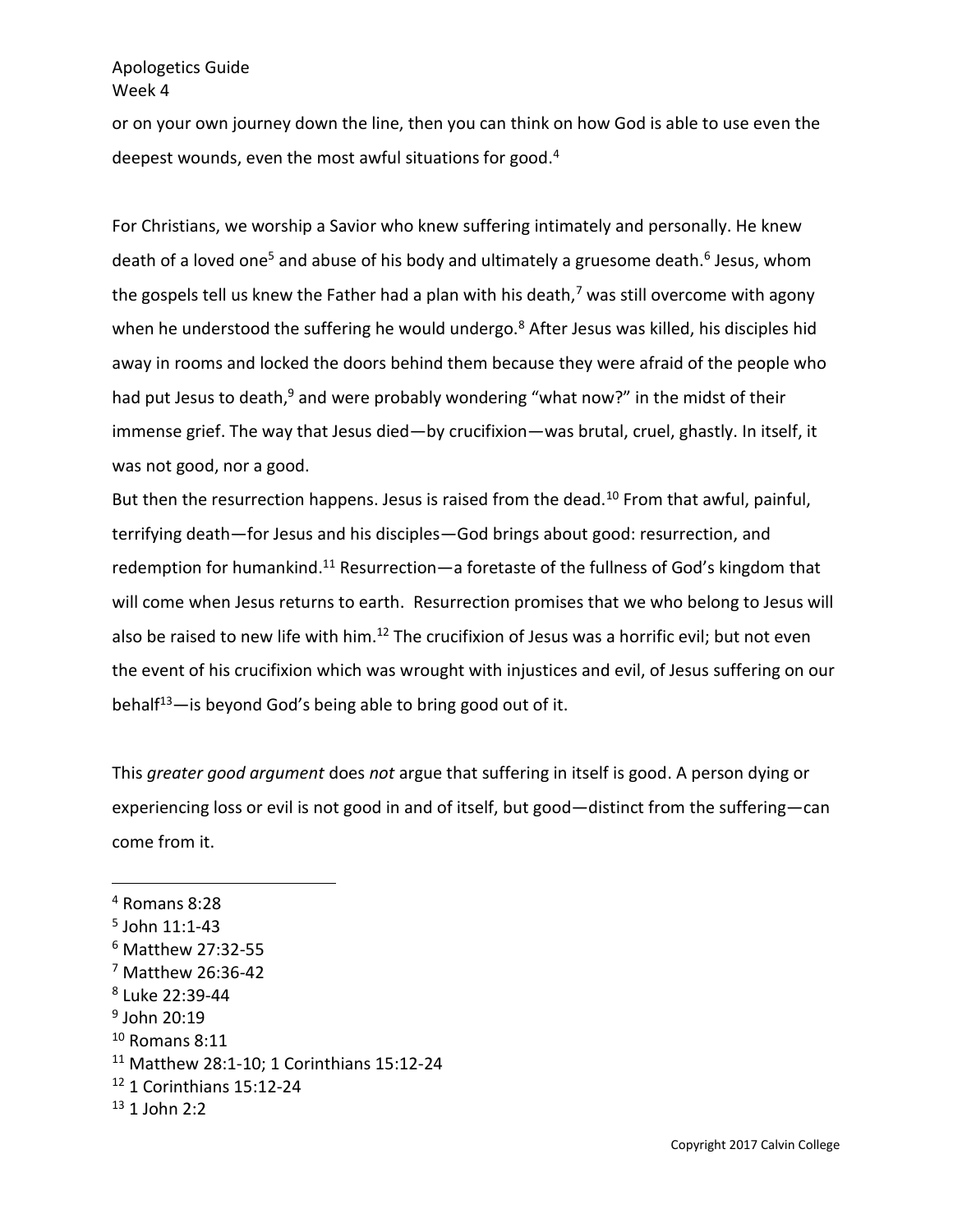This may be rationally satisfying, but still feel wrong in your gut—that is fitting and makes sense. This is not necessarily a source of comfort when we are faced with suffering or evil. While you are in the midst of your suffering, remember that the creator God is with you in the midst of your pain. When you do not know what to pray, the Spirit intercedes for you.<sup>14</sup> When you need to cry out to God, we have a way to do that—God gives us words to cry out in our pain, when we are faced with evil. We are invited to bring those to God, to "complain in the right direction."<sup>15</sup>

## **Trouble in the World**

There is much brokenness in the world, in our city, our own lives. It is disheartening. However, before we succumb to despair, remember what Christians of old have held to in light of suffering in the world: the assurance that God has entered the suffering of the world.<sup>16</sup>

The God of the Old and New Testaments, the God Christians profess—has not snapped divine fingers to make right all things immediately. Instead, the God of the Bible has entered the suffering of the world. God became flesh—God took on all the things that make us bleed in the person of Jesus Christ, God's Son.<sup>17</sup>

God became a human being who felt anguish and loneliness; God became flesh in Jesus Christ, Jesus whose parents had to whisk him away from Bethlehem to avoid a murderous king committing infanticide;<sup>18</sup> Jesus who suffered oppression and was ostracized as a Jew living under Roman occupation,<sup>19</sup> whose own family thought he was loony,<sup>20</sup> who was homeless as he

<sup>14</sup> Romans 8:26-28

<sup>15</sup> A few psalms of lament & supplication (asking): Psalm 13, 22, 42, 55)—pray the psalms. Phrase taken from Brooke Fraser.

<sup>16</sup> The incarnational ministry of Jesus Christ: Phil. 2:5-8

<sup>17</sup> Phil. 2:5-8

<sup>18</sup> Matthew 2:13-18

<sup>19</sup> Luke 20:21-25; Luke 2:1-7

<sup>20</sup> Mark 3:20-21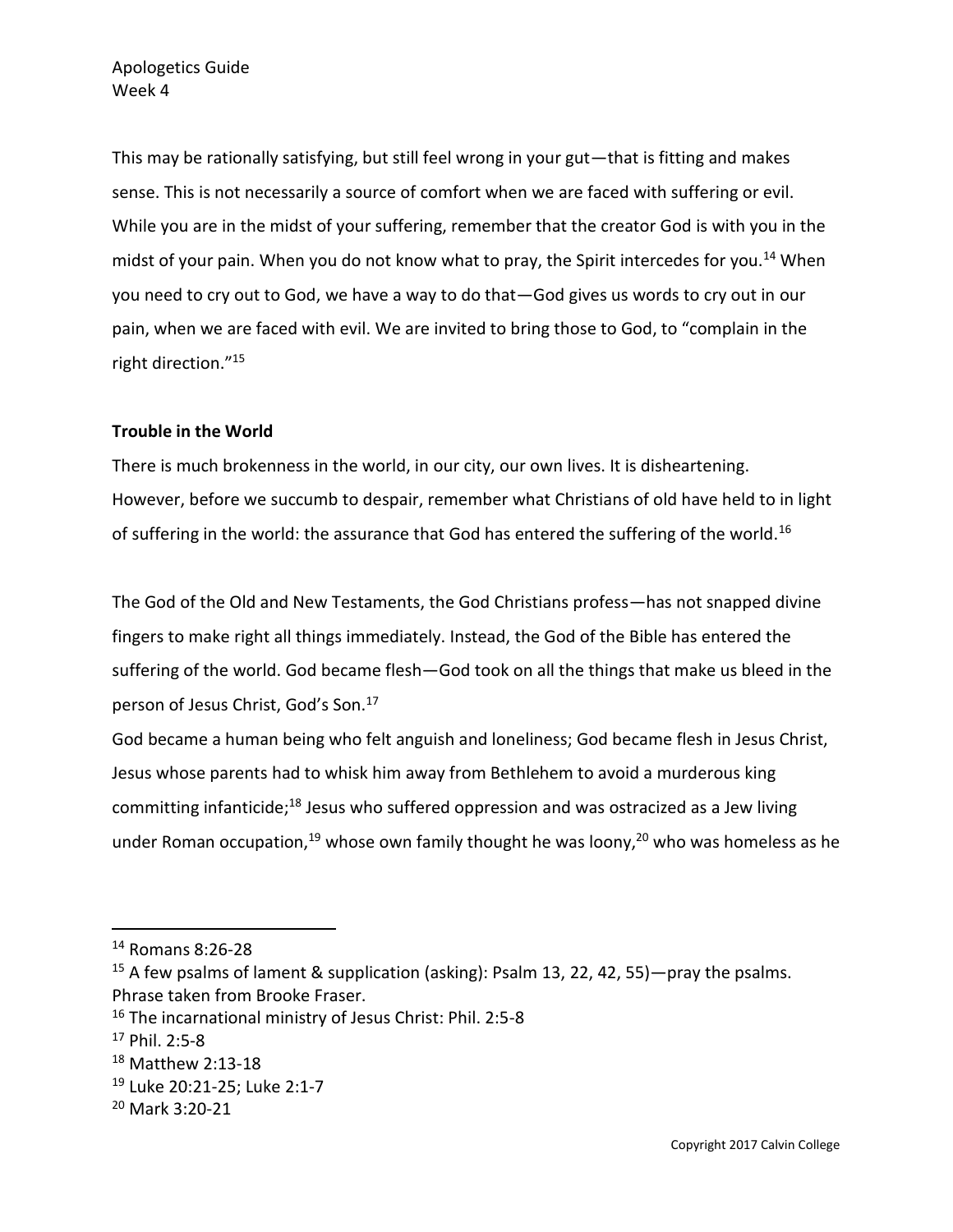traveled and taught with his friends;<sup>21</sup> Jesus, who longed to see Jerusalem restored, who longed for the day of redemption to come.<sup>22</sup> God didn't get rid of the process—God entered into the process. Jesus knows our frailty and suffering.<sup>23</sup> Jesus knows genocide, war, systemic oppression, poverty, being a refugee, loneliness, being pushed to the fringes, death of a loved one—so, God knows these things intimately.

Being able to hold the existence of God and the existence of evil and suffering together depends a lot on who you believe Jesus to be.

If Jesus was just a Palestinian Jew who was killed by the Roman government in cahoots with the Jewish religious leadership, and that is the end of the story—then, wondering about what to do with the problem of evil is a soul-despairing endeavor.

If Jesus was a Palestinian Jew who was also the Son of God, the Messiah, who was killed by the Roman government with the Jewish authorities, who then rose in bodily form from the dead, and talked and taught his disciples for 40 more days after being raised again to life, and then ascended into heaven to be seated at the right of the Father after ushering in the kingdom of God in a new way—meaning, God is making all things new in Christ. Well, then you have a theology of a suffering Messiah, a theology of an embodied, incarnate Christ who is like us in every way, except he was without sin.

Jesus makes all the difference.

God enters the process in Jesus Christ—the process of human life, the process of human suffering because of sin and evil. More than that, God is a God of redemption, working out for our good all the ways that the world hurts, all the ways the world and us in it bleed.

So, if you believe God is a God who can allow for suffering and evil, even immense, incomprehensible evil to occur because it is *possible* that there is a greater good being brought out of it—then it is *possible* that God is all-powerful, all-knowing, and all-good, *and* that evil

<sup>21</sup> Luke 9:58

<sup>&</sup>lt;sup>22</sup> Luke 19:41-42

<sup>&</sup>lt;sup>23</sup> Hebrews 4:15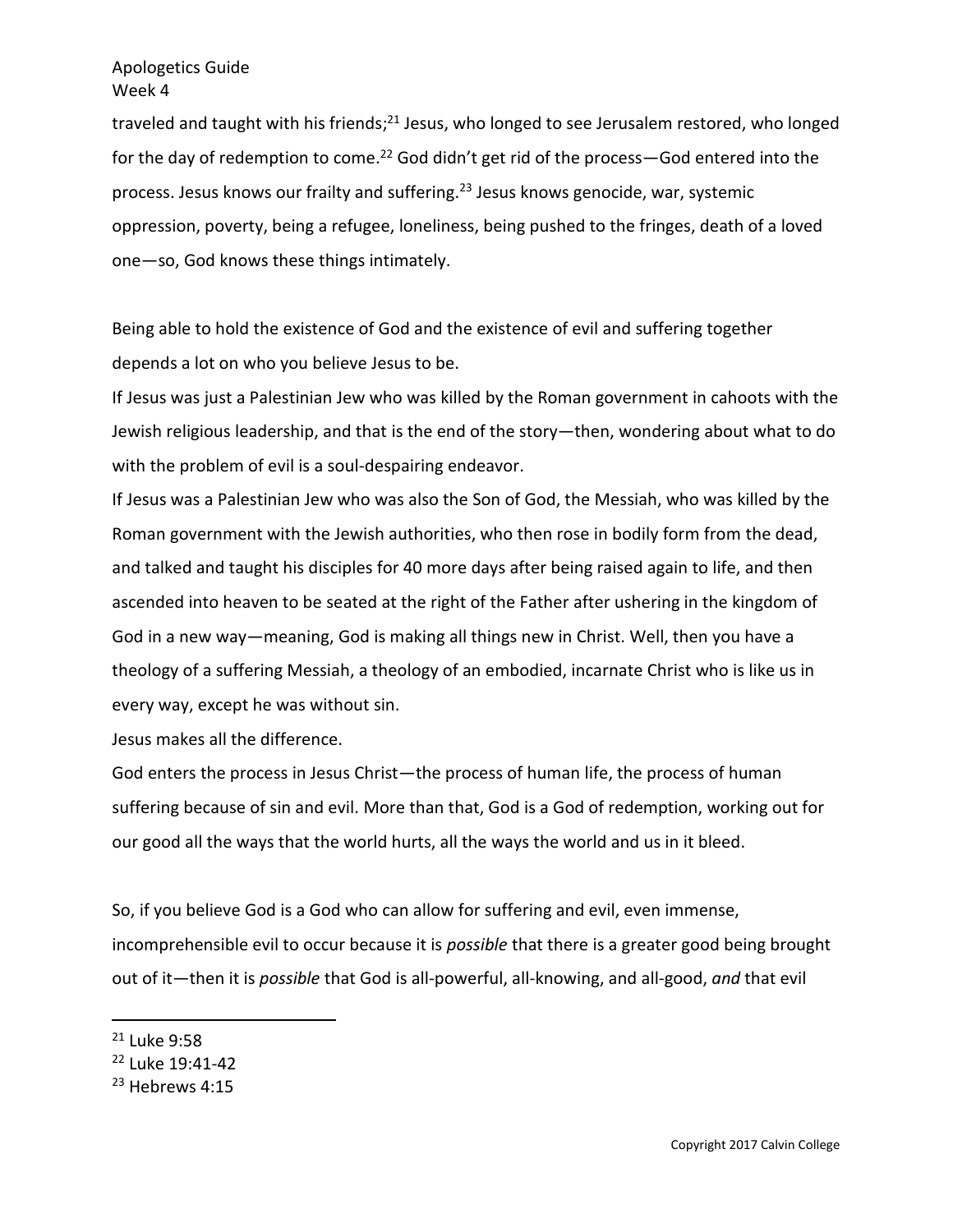exists. Believing these two statements to be true is not incoherent. The problem of evil need not defeat your belief in God.

It is actually true—God is a good God, and evil exists in the world, but God is able to and is bringing good out of the evil in the world. Remember, God is there with people in the midst of the suffering, in the face of great evil. God welcomes and receives our pain, our laments, our anger, our weeping.<sup>24</sup>

# **Concluding Question:**

• How do you feel hearing all that? What are your emotions?

<sup>&</sup>lt;sup>24</sup> More psalms of lament: Psalm 44, 60, 74, 79.